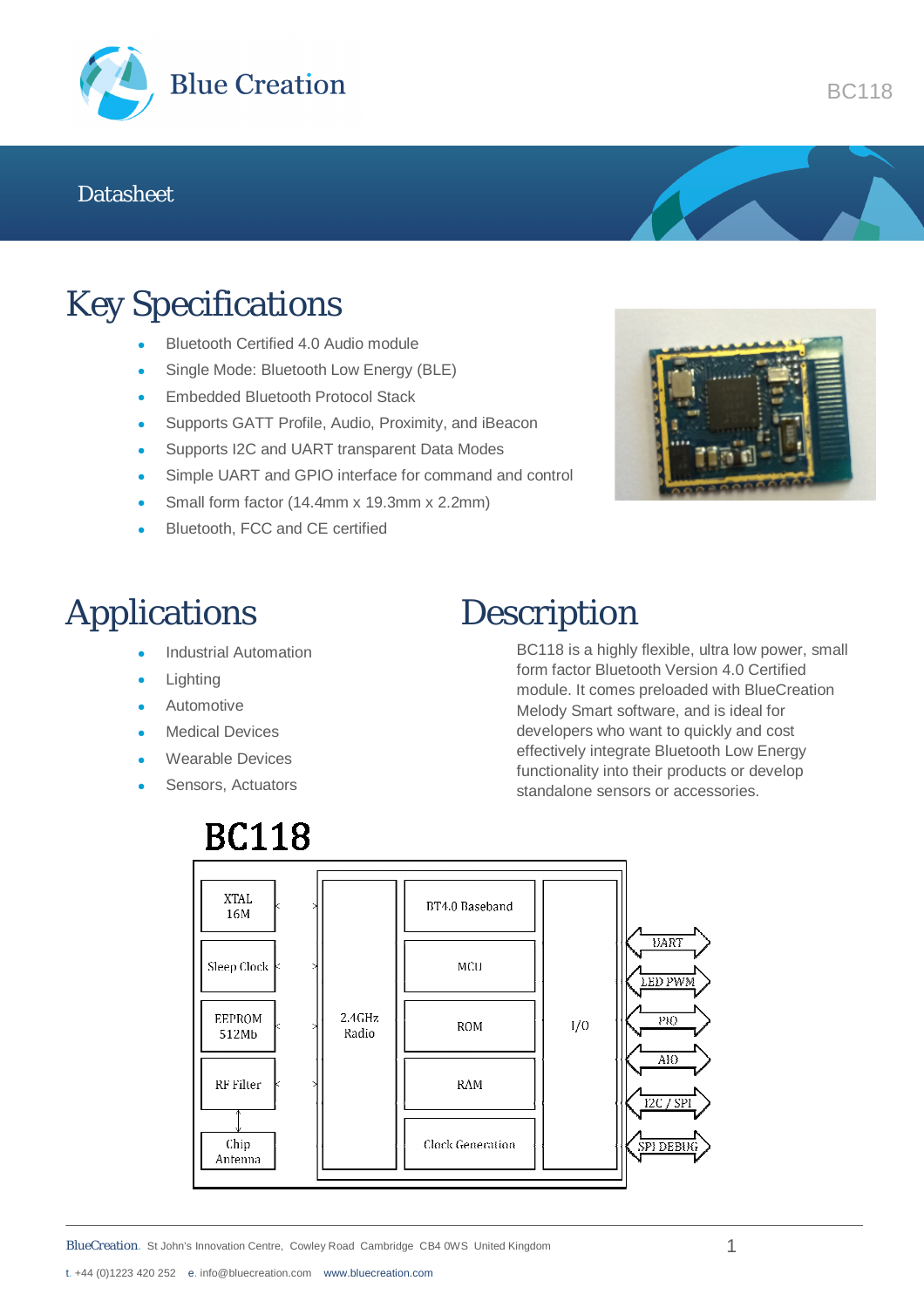



# General Specifications

| <b>Specifications</b>     | <b>Description</b>        |
|---------------------------|---------------------------|
| <b>Bluetooth Standard</b> | Bluetooth 4.0             |
| Interfaces                | UART, AIO, GPIO, USB, I2C |
| <b>Size</b>               | 19.3mm x 14.4mm x 2.8mm   |
| Weight                    | 0.9g                      |

# RF Specifications

| <b>Specifications</b>  | <b>Description</b>       |
|------------------------|--------------------------|
| <b>Frequency Band</b>  | 2,402 MHz to 2,480 MHz   |
| Modulation             | 8 DPSK, PI/4 DQPSK, GFSK |
| Maximum Data Rate      | 270kbps (typical 60kbps) |
| <b>Operating Range</b> | 30 <sub>m</sub>          |
| <b>RF</b> Sensitivity  | 0.1% BER at -92.5dBm     |
| <b>Transmit Power</b>  | 7.5dBm                   |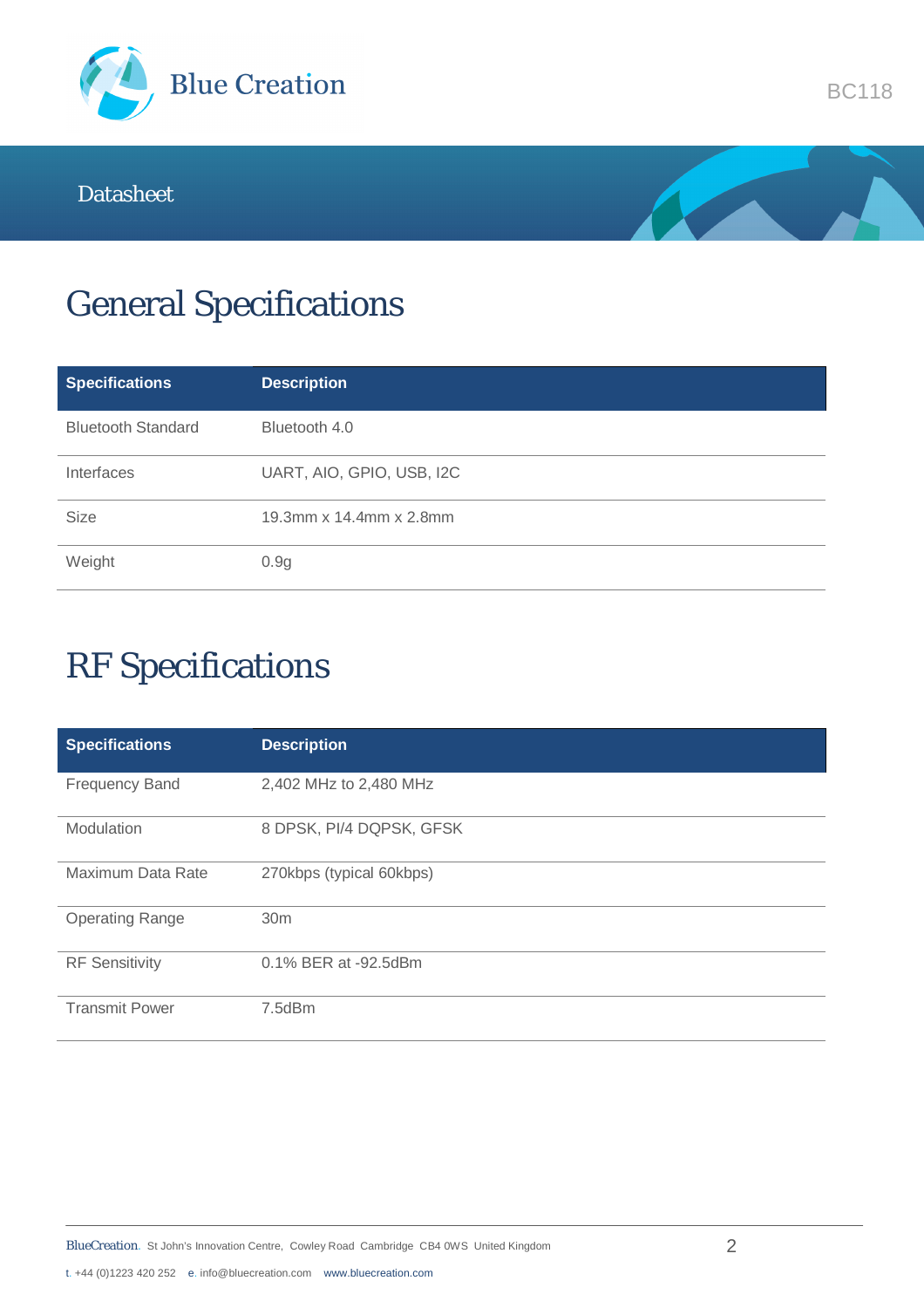



# Audio Specifications

| <b>Specifications</b> | <b>Description</b> |
|-----------------------|--------------------|
| ADC resolution        | 10 bits            |
| Digital PIOs          | 12                 |
| Analog PIOs           | 3                  |
| PWN modules           | 4                  |

# Electric Specifications

| <b>Specifications</b>        | <b>Description</b>                                       |
|------------------------------|----------------------------------------------------------|
| <b>Supply Voltage</b>        | 3.3V to 4.7 V DC (Supports Li Ion battery voltage range) |
| <b>Typical Current Tx</b>    | 16mA (Only on Tx/Rx)                                     |
| <b>Typical Deep Sleep</b>    | <5µA (Connected)                                         |
| <b>Typical Hibernate</b>     | <1.9µA (Connected)                                       |
| <b>Typical Dormant</b>       | >900nA                                                   |
| <b>Operating Temperature</b> | -40 $^{\circ}$ C to 85 $^{\circ}$ C                      |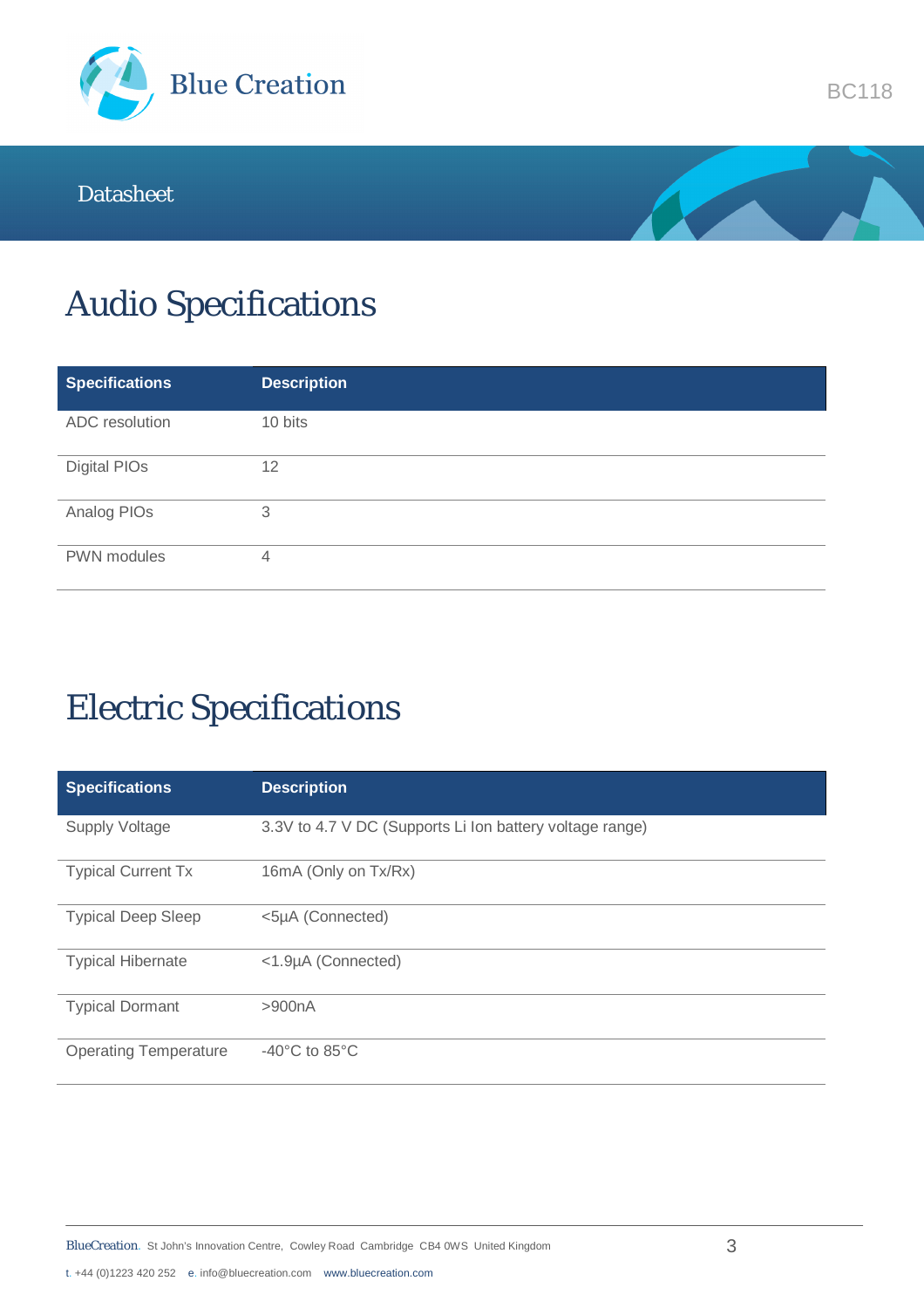



### Module Footprint

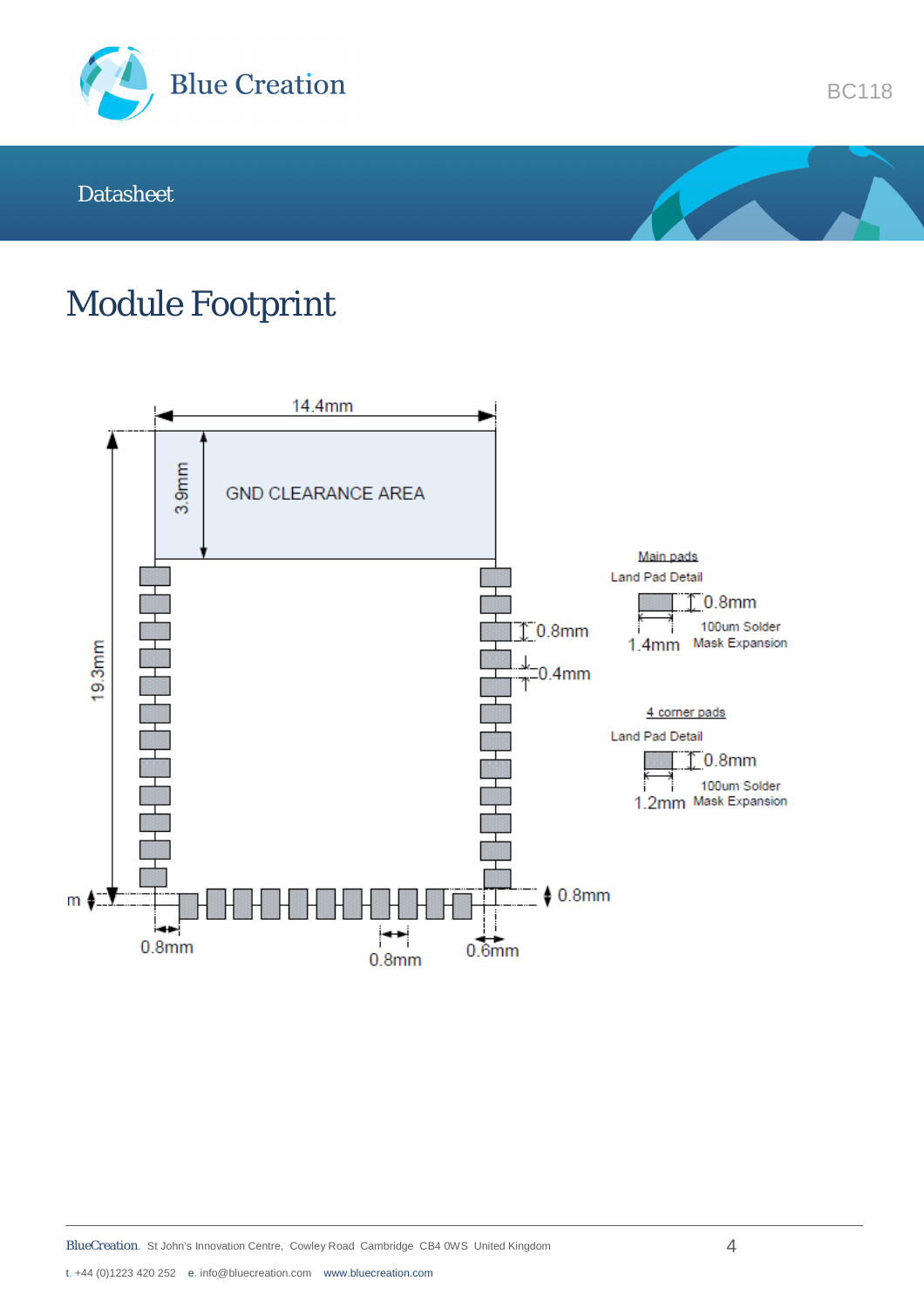



### Placement Considerations

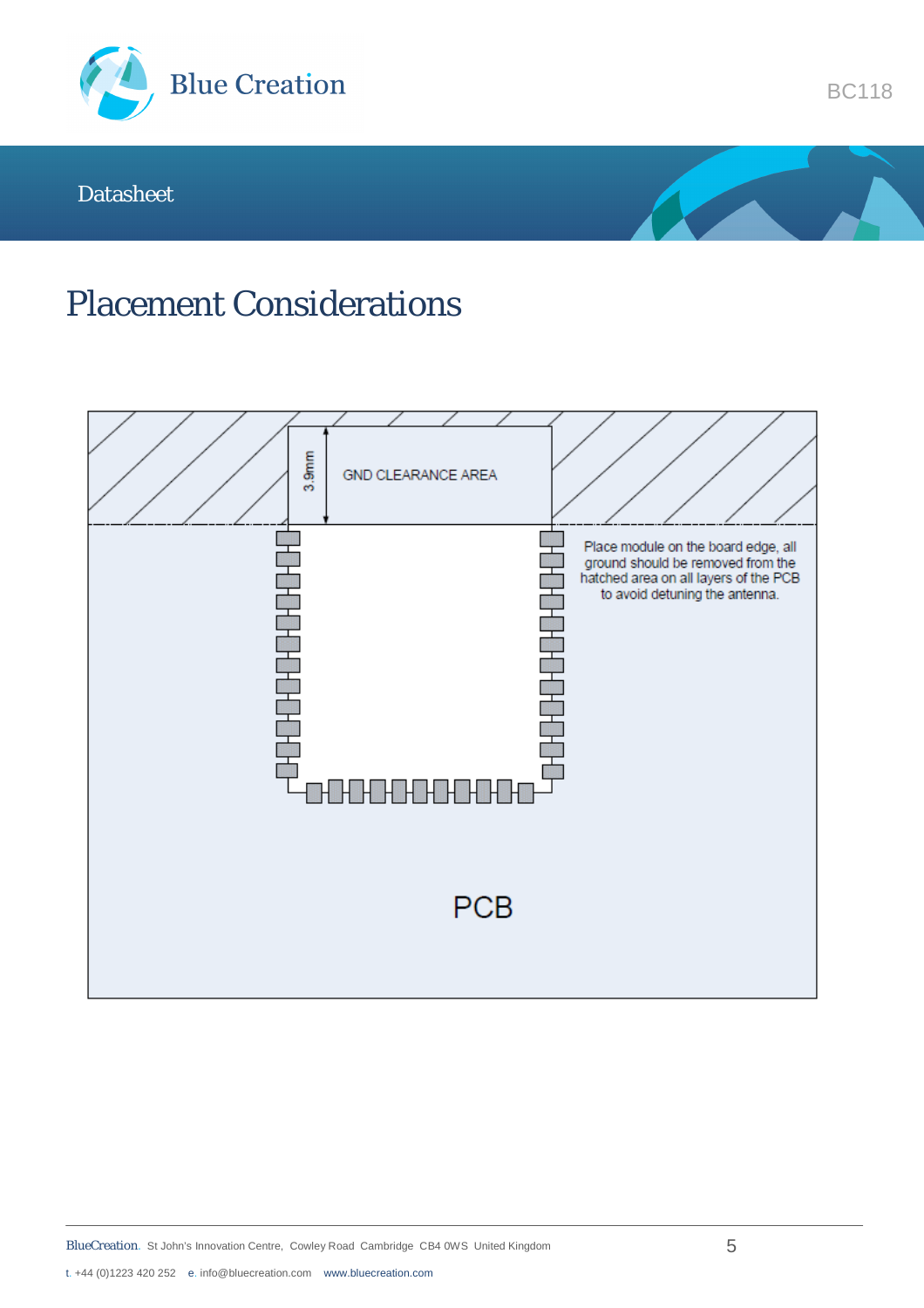



## PIN Description

| <b>No</b>      | <b>Pin Name</b> | <b>Pin Type</b>       | <b>Pin Description</b>                |  |
|----------------|-----------------|-----------------------|---------------------------------------|--|
| 1              | <b>GND</b>      | <b>GND</b>            | Common Ground                         |  |
| $\sqrt{2}$     | <b>GND</b>      | <b>GND</b>            | Common Ground                         |  |
| 3              | $AIO_2$         | <b>Bi-Directional</b> | Analog programmable input/output line |  |
| 4              | $AIO_1$         | <b>Bi-Directional</b> | Analog programmable input/output line |  |
| $\mathbf 5$    | $AIO_0$         | <b>Bi-directional</b> | Analog programmable input/output line |  |
| 6              | UART_TX         | <b>Bi-directional</b> | <b>UART TX Data</b>                   |  |
| $\overline{7}$ | UART_RX         | <b>Bi-directional</b> | <b>UART RX Data</b>                   |  |
| $\,8\,$        | $PIO_3$         | <b>Bi-directional</b> | Programmable input/output line        |  |
| $\hbox{9}$     | $PIO_4$         | <b>Bi-directional</b> | Programmable input/output line        |  |
| 10             | PIO_5/SPI_CLK   | <b>Bi-directional</b> | Programmable input/output line        |  |
| 11             | PIO_6/SPI_CSB   | <b>Bi-directional</b> | Programmable input/output line        |  |
| 12             | <b>GND</b>      | <b>GND</b>            | Common Ground                         |  |
| 13             | <b>GND</b>      | <b>GND</b>            | Common Ground                         |  |
| 14             | PIO_6/SPI_MOSI  | <b>Bi-directional</b> | Programmable input/output line        |  |
| 15             | <b>GND</b>      | <b>GND</b>            | Common Ground                         |  |
| 16             | <b>GND</b>      | <b>GND</b>            | Common Ground                         |  |
| 17             | <b>VDD PADS</b> | Supply                | Positive Supply input                 |  |
| 18             | <b>GND</b>      | <b>GND</b>            | Common Ground                         |  |
| 19             | PIO_8/SPI_MISO  | <b>Bi-directional</b> | Programmable input/output line        |  |
| 20             | SPI_PCM#        | Input                 | Select PCM/SPI                        |  |
| 21             | $PIO_2$         | <b>Bi-directional</b> | Programmable input/output line        |  |
| 22             | I2C_SCL         | <b>Bi-directional</b> | Programmable input/output line        |  |
| 23             | <b>GND</b>      | <b>GND</b>            | Common Ground                         |  |
| 24             | <b>GND</b>      | <b>GND</b>            | Common Ground                         |  |
| 25             | I2C SDA         | <b>Bi-directional</b> | Programmable input/output line        |  |
| 26             | $PIO_9$         | <b>Bi-directional</b> | Programmable input/output line        |  |
| 27             | <b>VBAT</b>     | Battery terminal +ve  | <b>Battery Positive</b>               |  |
| 28             | $PIO_10$        | <b>Bi-directional</b> | Programmable input/output line        |  |
| 29             | $PIO_11$        | <b>Bi-directional</b> | Programmable input/output line        |  |
| 30             | <b>WAKE</b>     | Charger input         | <b>Battery Charger Input</b>          |  |
| 31             | <b>GND</b>      | <b>GND</b>            | Common Ground                         |  |
| 32             | <b>GND</b>      | GND                   | Common Ground                         |  |
| 33             | <b>GND</b>      | <b>GND</b>            | Common Ground                         |  |
| 34             | <b>GND</b>      | <b>GND</b>            | Common Ground                         |  |
| 35             | <b>GND</b>      | <b>GND</b>            | Common Ground                         |  |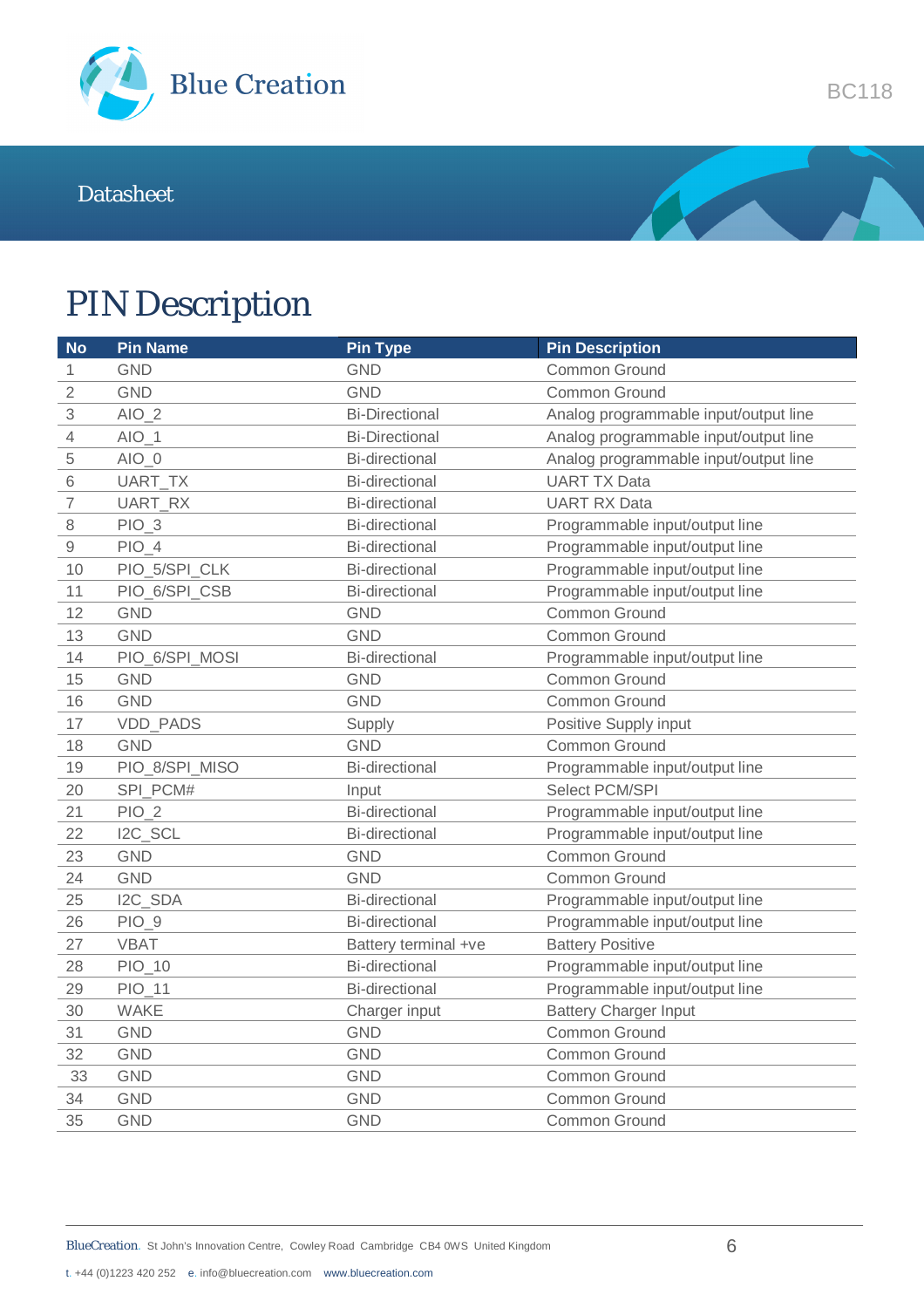



BC118

### **Notes**

- PIO\_X are bidirectional with weak pull down
- Reset Input is with strong pull-up
- USB data positive with selectable internal 1.5kΩ pull up resistor
- UART are Bidirectional with weak pull up
- PCM\_OUT, IN, SYNC and CLK can be used as SPI\_MISO, MOSI, CSB and CLK respectively. SPI-PCM# high switches SPI/PCM lines to SPI, low switches to PCM/PIO use

## Solder Reflow Profile

- Preheat Temperature: 150°C for 100 seconds
- Temperature: 220°C for 40 seconds.
- Single Pass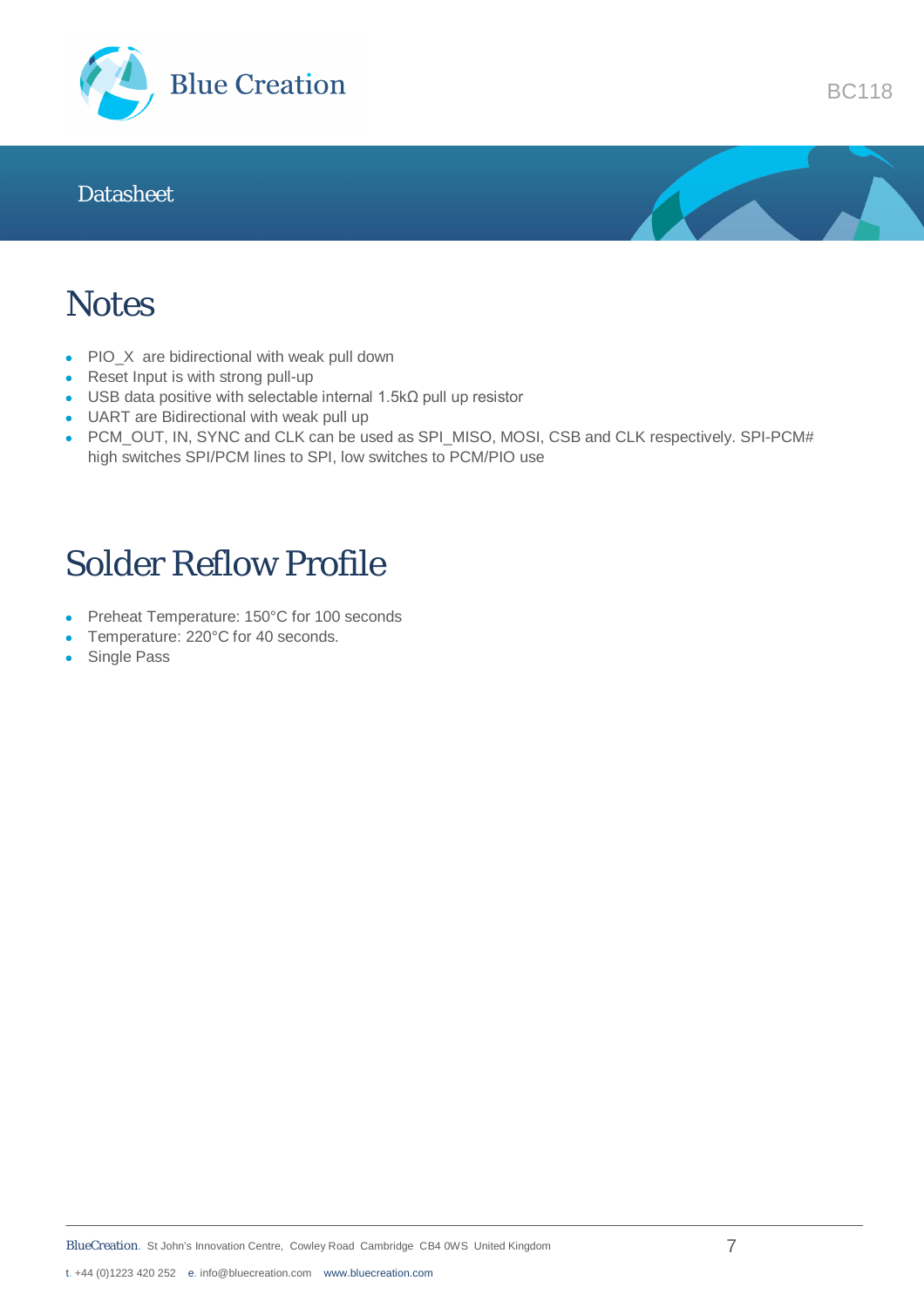



## Regulatory Certifications

BC118 is delivered with FCC, CE, IC and Bluetooth SIG certifications. This allows to integrate the module in an end product without the need to obtain subsequent and separate approvals from these regulatory agencies. This is valid in the case no other intentional or un-intentional radiator components are incorporated into the product. Without these certification, an end product cannot be marketed in the relevant regions.

### **United States - FCC**

- In case no other intentional or un-intentional radiator is incorporated, the BC118's FCC certification allows users to integrate the module into products without the need to obtain subsequent and separate approval.
- The BC118 was approved as "intentional transmitter radio module" by the United States' Federal Communications Commission (FCC) with accordance to CFR47 Telecommunications Part 15, Subpart C, section 212. This certification is applicable in all the states in the United States.
- The certification allows products to be listed in the NRTL (National Recognized Test Laboratory) as appointed by OSHA (Occupational Safety and Health Administration).

#### **Labelling**

- The BC118 has been labelled with its own FCC ID number. In order to the extend the certification granted to the BC118, its FCC ID number must be displayed on the finished product in which the module is integrated. The following wording should be used "Contains Transmitter Module FCC ID: SSSBC118-X " or "Contains FCC ID: SSSBC118-X".
- The user-manual for any product in which the BC118 is integrated in must include the following statements:

This equipment has been tested and found to comply with the limits for a Class B digital device, pursuant to Part 15 of the FCC Rules. These limits are designed to provide reasonable protection against harmful interference in a residential installation. This equipment generates, uses and can radiate radio frequency energy and, if not installed and used in accordance with the instructions, may cause harmful interference to radio communications. However, there is no guarantee that interference will not occur in a particular installation. If this equipment does cause harmful interference to radio or television reception, which can be determined by turning the equipment off and on, the user is encouraged to try to correct the interference by one or more of the following measures: Reorient or relocate the receiving antenna; Increase the separation between the equipment and receiver; Connect the equipment into an outlet on a circuit different from that to which the receiver is connected; Consult the dealer or an experienced radio/TV technician for help.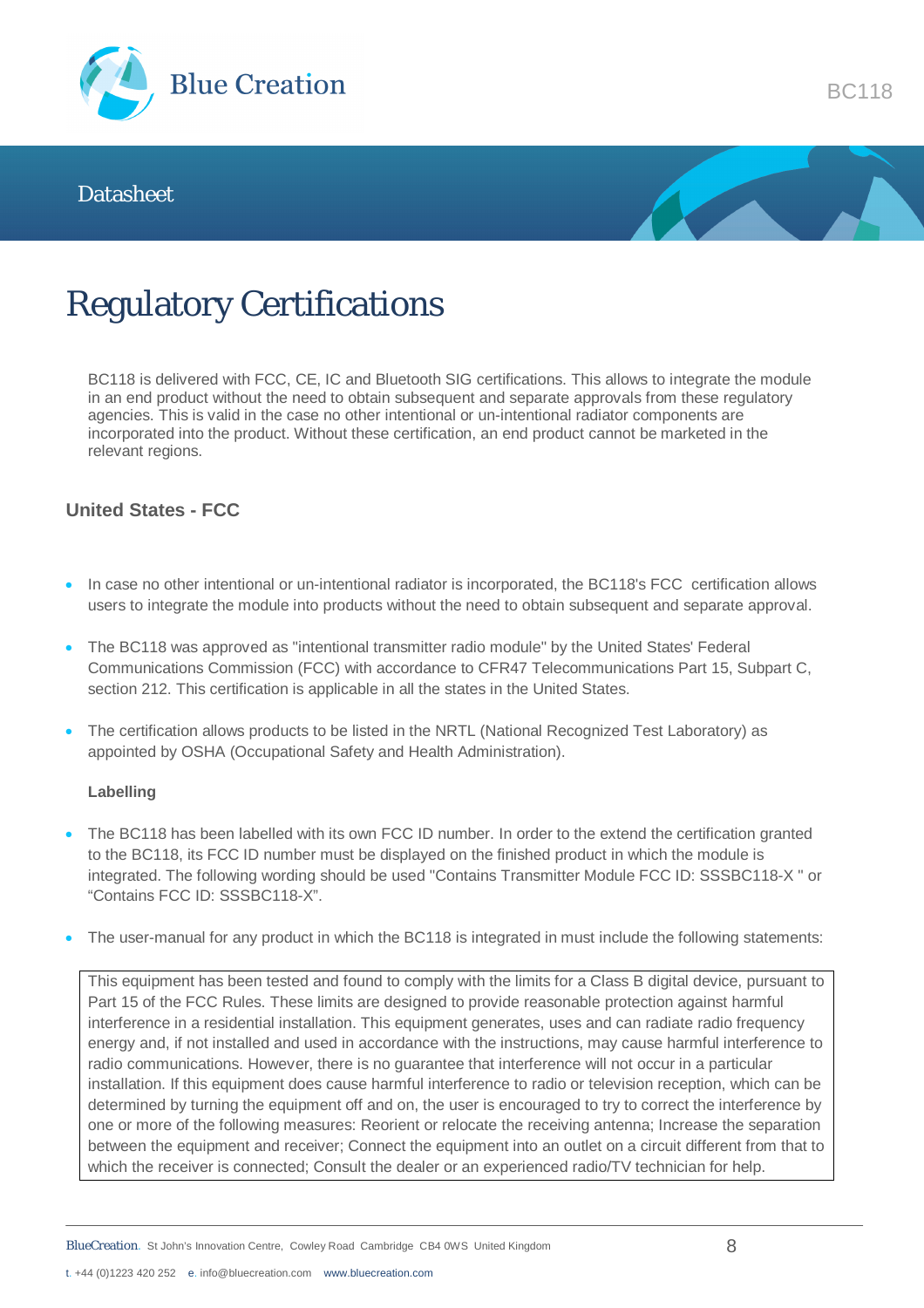

To satisfy FCC RF Exposure requirements for mobile and base station transmission devices, a separation distance of 20 cm or more should be maintained between the antenna of this device and persons during operation. To ensure compliance, operation at closer than this distance is not recommended. The antenna(s) used for this transmitter must not be co-located or operating in conjunction with any other antenna or transmitter.

For further information regarding the FCC certification requirements please review the following websites:

Federal Communications Commission (FCC): http://www.fcc.gov

FCC Office of Engineering and Technology (OET) Laboratory Division Knowledge Database (KDB): http://apps.fcc.gov/oetcf/kdb/index.cfm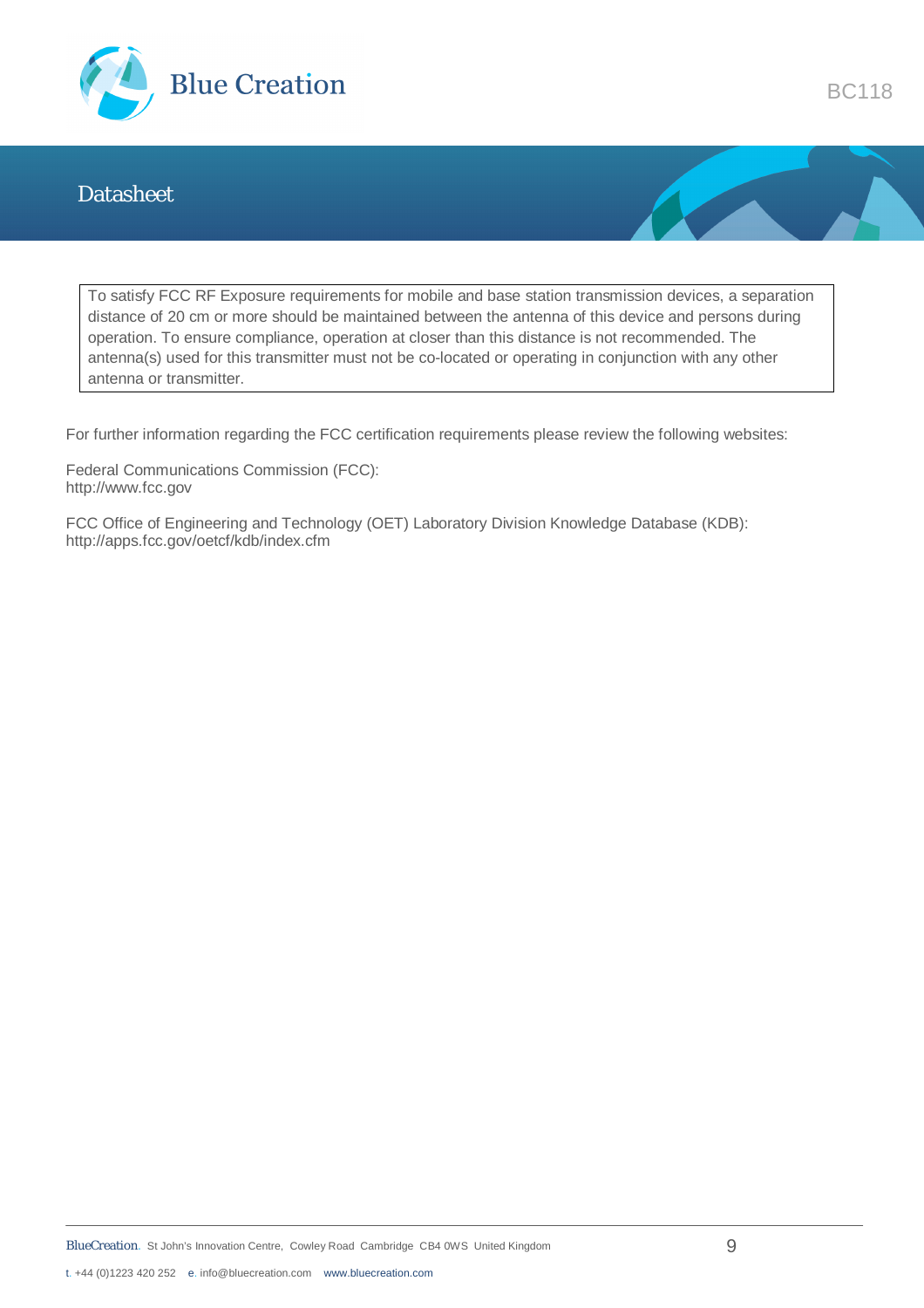

#### **Europe - CE and RoHS Marking**



- In case no other intentional or un-intentional radiator is incorporated, the BC118's CE marking certification allows users to integrate the module into products without the need to obtain subsequent and separate CE approval.
- The BC118 has been tested and granted approval as R&TTE Directive product under the 1999/5/EC Essential Requirements for Health and Safety (Article (3.1(a)), Electromagnetic Compatibility, (EMC) (Article 3.1(b)), and Radio (Article 3.2). A Notified Body Opinion has been issued.
- The BC118 has also been tested and granted approval under the directive on the restriction of the use of certain hazardous substances in electrical and electronic equipment 2002/95/EC (commonly referred to as the Restriction of Hazardous Substances Directive or RoHS). This certification ensures the module is environmental safe and free from hazardous substances (including Lead).
- Both certifications are applicable in all the 27 countries of the European Economic Area.

#### **Labelling and Documentation**

- Products complying with all relevant essential requirements shall bear the CE conformity marking accompanied by the identification number XXX-XXX
- The RoHS certification does not dictate any specific product labelling. However, we recommend marking the product with a "RoHS Compliant" statement.
- R&TTE Directive requires a manufacturer to establish technical documentation. It must be kept by the manufacturer or his authorised representative in the EU for at least 10 years after the last product has been manufactured. The documentation must cover:
	- a general description of the product,
	- conceptual design and manufacturing drawings and schemes of components, sub-assemblies, circuits and other design documentation,
	- descriptions and explanations necessary for the understanding of said drawings and schemes and the operation of the product,
	- a list of the standards referred to in Article 5, applied in full or in part, and descriptions and explanations of the solutions adopted to meet the essential requirements of the Directive where such standards
	- results of design calculations made, examinations carried out, etc.,
	- test reports.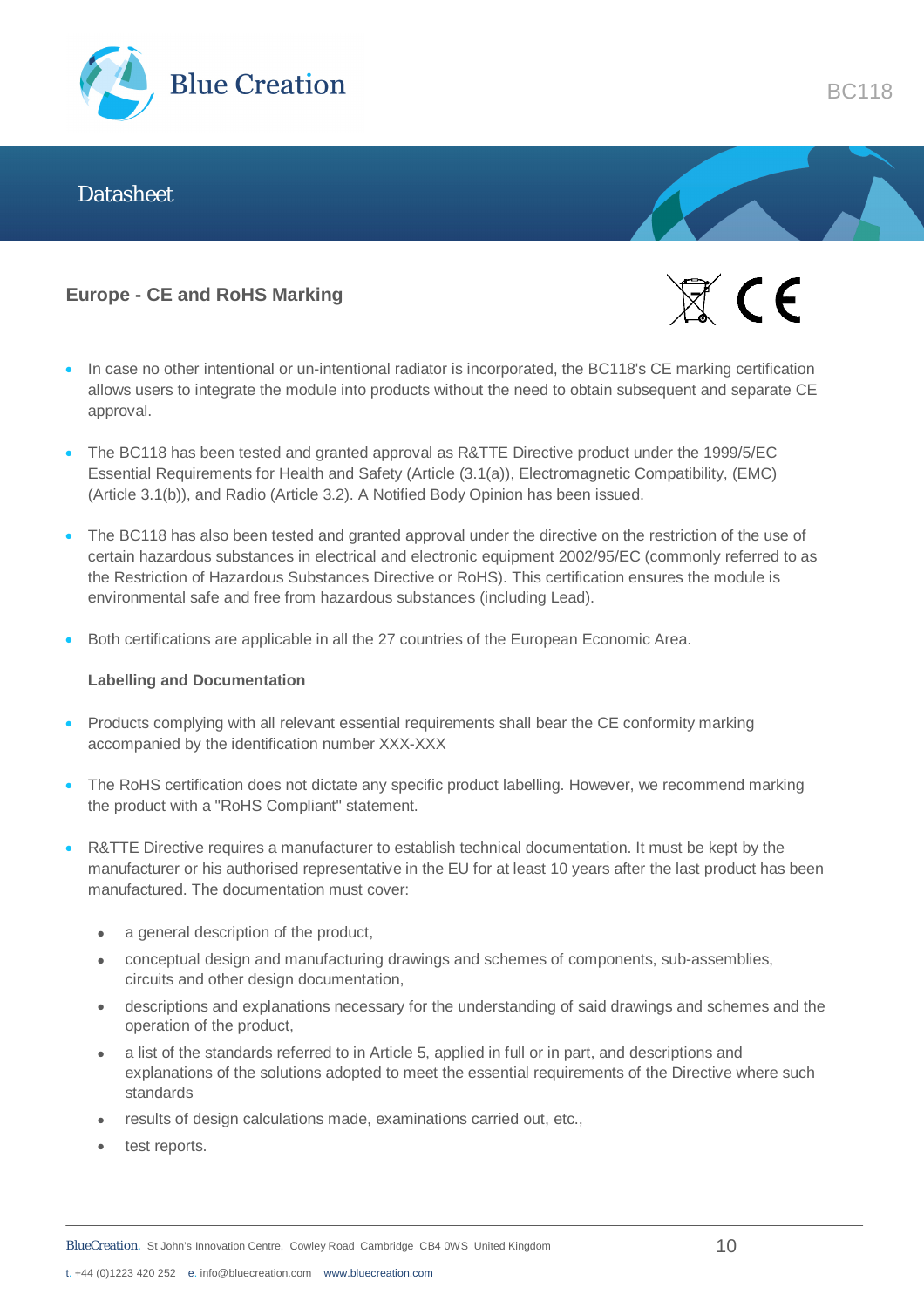



BC118

Test reports must include the following table containing the BC118 tests:

| Certification | <b>Standards</b>                                                 | Article  | Laboratory | Report<br>Number | Date |
|---------------|------------------------------------------------------------------|----------|------------|------------------|------|
| Safety        | EN 60950-<br>1:2006+A11:2009+A1:2010                             | (3.1(a)) |            |                  |      |
| Health        | EN 50371:2002-03                                                 |          |            |                  |      |
| <b>EMC</b>    | EN 301 489-1 V1.8.1 (2008-04);<br>EN 301 489-17 V2.1.1 (2009-05) | (3.1(b)) |            |                  |      |
| Radio         | EN 300 328 V1.7.1 (2006-10)                                      | (3.2)    |            |                  |      |

• For further labelling and CE marking requirements please review the R&TTE Compliance Association Technical Guidance: http://rtteca.com/

For further information regarding the R&TTE certification requirements please review the following websites:

Radio and Telecommunications Terminal Equipment (R&TTE): http://ec.europa.eu/enterprise/rtte/index\_en.htm

European Conference of Postal and Telecommunications Administrations (CEPT): http://www.cept.org

European Telecommunications Standards Institute (ETSI): http://www.etsi.org

European Radio Communications Office (ERO): http://www.ero.dk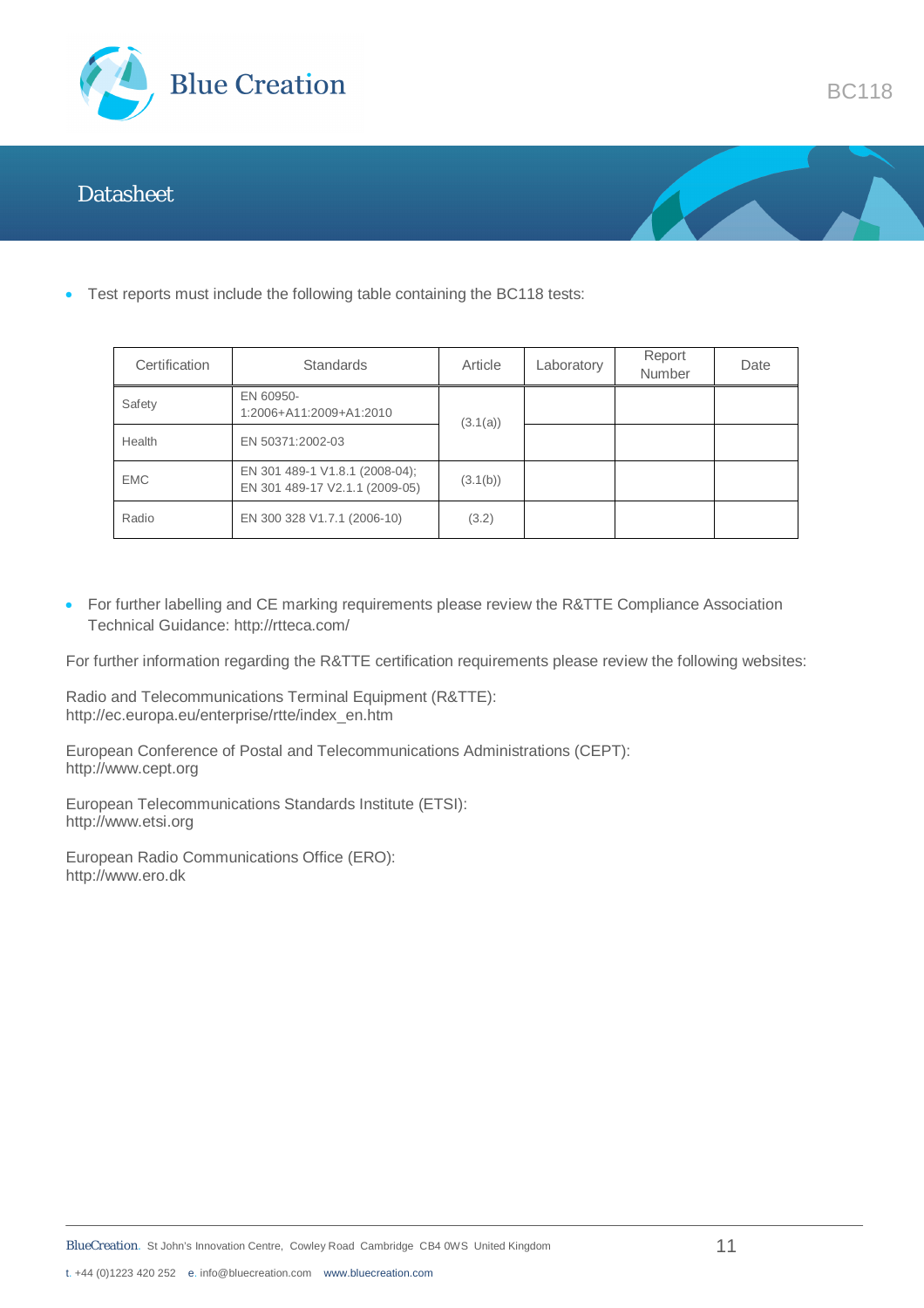

#### **Canada - IC**



- In case no other intentional or un-intentional radiator is incorporated, the BC118's IC certification allows users to integrate the module into products without the need to obtain subsequent and separate approval.
- The BC118 has been tested and granted approval under Industry Canada (IC) Radio Standards Specification (RSS) RSS-210, RSSGen and ICES-003. This certification is applicable in Canada.

#### **Labelling and Documentation**

- The BC118 has been labelled with its own IC ID number. In order to the extend the certification granted to the BC118, its CE ID number must be displayed on the finished product in which the module is integrated. The following wording should be used "Contains Transmitter Module IC: XXX"
- The user-manual for any product in which the BC118 is integrated in must include the following statements:

This device complies with Industry Canada license exempt RSS standard(s). Operation is subject to the following two conditions: (1) this device may not cause interference, and (2) this device must accept any interference, including interference that may cause undesired operation of the device.

Le présent appareil est conforme aux CNR d'Industrie Canada applicables aux appareils radio exempts de licence. L'exploitation est autorisée aux deux conditions suivantes: (1) l'appareil ne doit pas produire de brouillage, et (2) l'utilisateur de l'appareil doit accepter tout brouillage radioélectrique subi, même si le brouillage est susceptible d'en compromettre le fonctionnement.

Under Industry Canada regulations, this radio transmitter may only operate using an antenna of a type and maximum (or lesser) gain approved for the transmitter by Industry Canada. To reduce potential radio interference to other users, the antenna type and its gain should be so chosen that the equivalent isotropically radiated power (e.i.r.p.) is not more than that necessary for successful communication.

Conformément à la réglementation d'Industrie Canada, le présent émetteur radio peut fonctionner avec une antenne d'un type et d'un gain maximal (ou inférieur) approuvé pour l'émetteur par Industrie Canada. Dans le but de réduire les risques de brouillage radioélectrique à l'intention des autres utilisateurs, il faut choisir le type d'antenne et son gain de sorte que la puissance isotrope rayonnée équivalente (p.i.r.e.) ne dépasse pas l'intensité nécessaire à l'établissement d'une communication satisfaisante

 For further labelling and IC marking requirements please review the Industry Canada website: http://www.ic.gc.ca/

BC118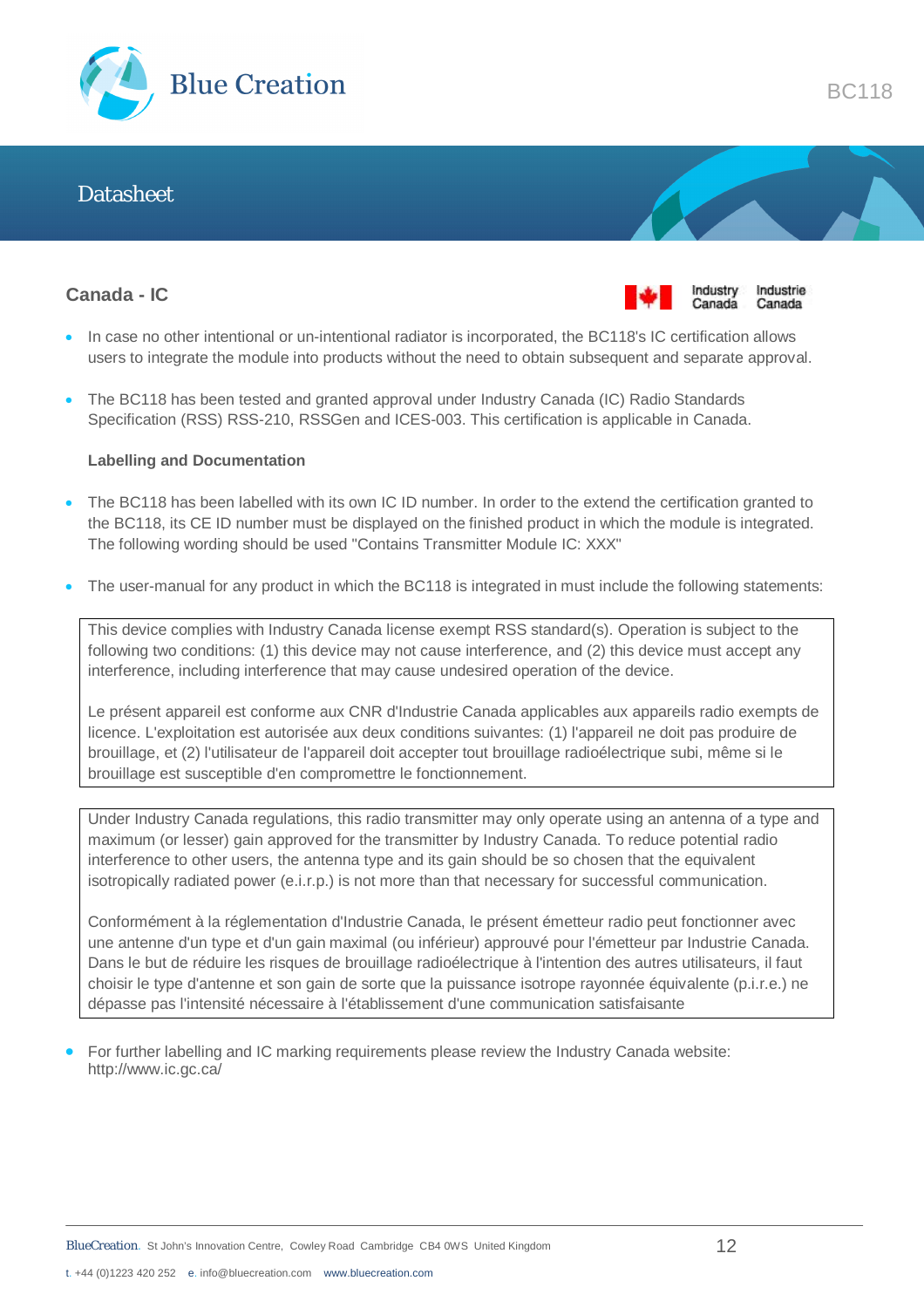

### **Bluetooth Qualification Program (BQP)**



- In case no other non-certified Bluetooth components are incorporated, the BC118's BQP marking certification allows users to integrate the module into products without the need to obtain subsequent and separate approval.
- The BC118 has been approved by the Bluetooth Qualification Body (BQB) to use the Bluetooth trademark and to offer official Bluetooth functionality. The approval according to the V4.0B Bluetooth specification confirms that the module complies with the Bluetooth specification and will successfully operate with other products supporting the same profile. BQP certification also ensures that the module has gone through safety assessment. This certification was granted through a combination of product performance testing and interoperability testing. This certification applies globally.

#### **Labelling**

Products complying with all relevant requirements are allowed to bear the official Bluetooth logo

For further information regarding the BQP certification requirements please review the following websites:

Bluetooth Special Interest Group: https://www.bluetooth.org/apps/content/

#### **Notes:**

- Changes or modifications that are made to the module circuitry can hinder the certification
- Installers must comply with all of the instructions provided by the certification agency, which indicate installation and/or operating conditions necessary for compliance
- It is important to note that the finished product is required to comply with all applicable authorizations regulations and requirement that is not associated with the BC118 module, including non-intentional transmitting modules and other intentionally transmitting modules.
- The previous section represents BlueCreation interpretation of the salient issues of the certifications. For full details of the certification please refer to the local agencies' websites. Where there is any difference between this document and the local agencies' website, the subsequent should be followed.
- At the time of writing this document FCC, CE and BQP certification were still processed by the relevant authorities.